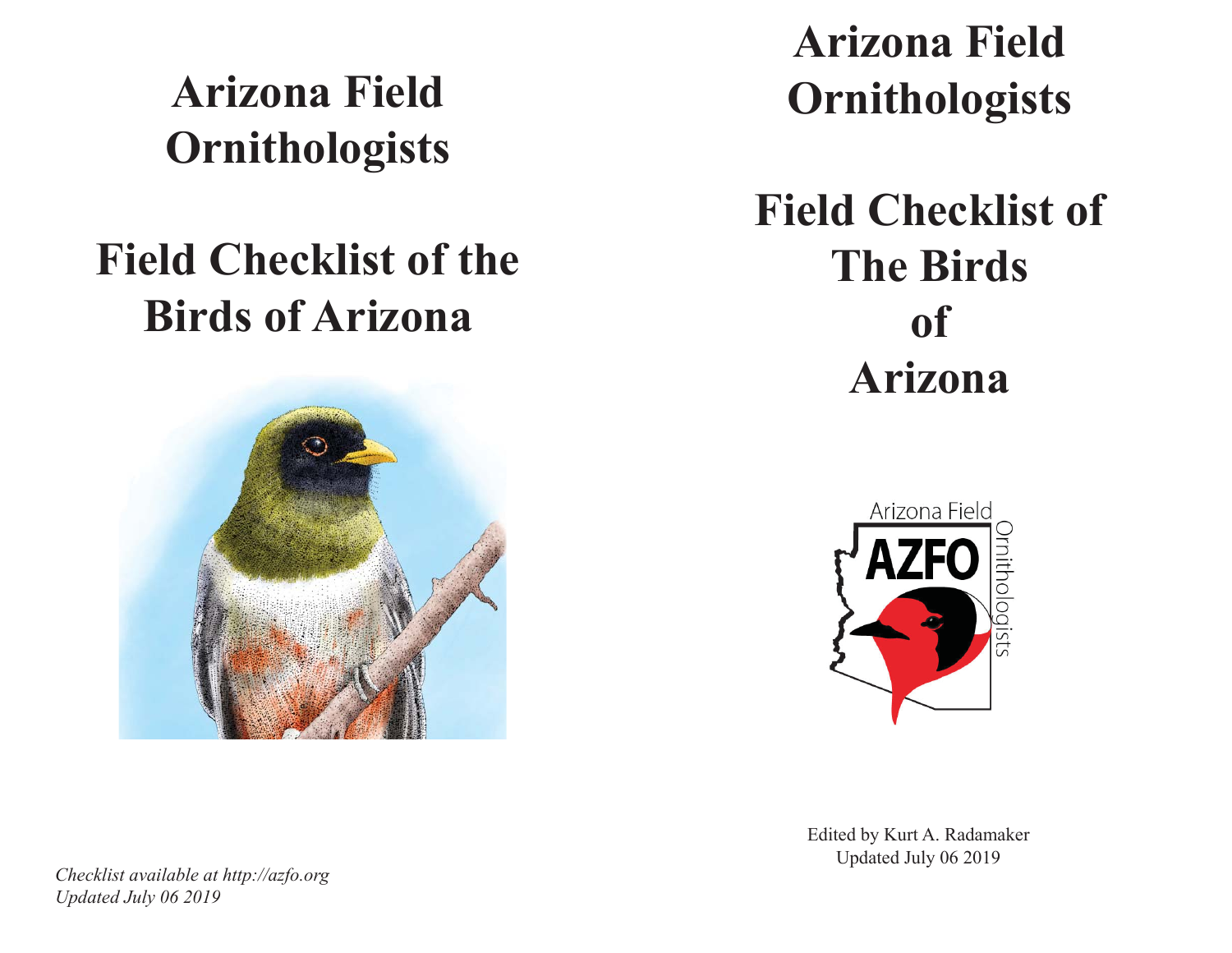|                |                                                       | Weather Learner and the state of the state of the state of the state of the state of the state of the state of the state of the state of the state of the state of the state of the state of the state of the state of the sta |
|----------------|-------------------------------------------------------|--------------------------------------------------------------------------------------------------------------------------------------------------------------------------------------------------------------------------------|
|                |                                                       | 2 Observer(s) Time Total Species                                                                                                                                                                                               |
| 3              |                                                       |                                                                                                                                                                                                                                |
| $\overline{4}$ |                                                       | $\text{Observe}(s)$                                                                                                                                                                                                            |
| 5              | Locality<br>Observer(s)<br>Date<br>Weather<br>Remarks | Time Total Species                                                                                                                                                                                                             |

### **Field Checklist of The Birds of Arizona**

This checklist contains 563 species of birds that have been accepted by the Arizona Bird Committee as of October 2018. An additional 70 subspecies that occur in Arizona and are identifiable have been included. Identifiable forms and groups, and their common names are derived from eBird Taxonomy, available online at: http://ebird.org/

The species list conforms to the American Ornithologists' Society  $(AOS)$ , checklist order and nomenclature as of the  $60<sup>th</sup>$  supplement published June 27, 2019.

#### **Checklist annotations:**

- $\bf{n}$  = Has bred in Arizona (342 taxa). A species that has hatched young at least once, however, this does not include hybrid offspring.
- **[ ]** = Species in brackets have not been physically documented in Arizona (2 species)
- **\***= Arizona Bird Committee review species (161 taxa)
- $#$  = Sketch details species (77 taxa)
- **italics** = Species in *italics* are identifiable subspecific forms  $(72)$
- **(int)** = Introduced (8 species)
- **(ex)** = Extirpated (4 species) previously bred or presumed to have bred in Arizona, but no longer occur naturally. They may have been reintroduced but remain unestablished.

Species or subspecies marked with an asterisk or pound sign (\*, #) should be documented with photographs and or written details. Reports of Arizona Bird Committee review species (\*) may be submitted online to the Arizona Bird Committee at the Arizona Field Ornithologists Website at : www.azfo.org.

> *layout and design by*  **Kurt Radamaker**

*Checklist last updated: July 06 2019*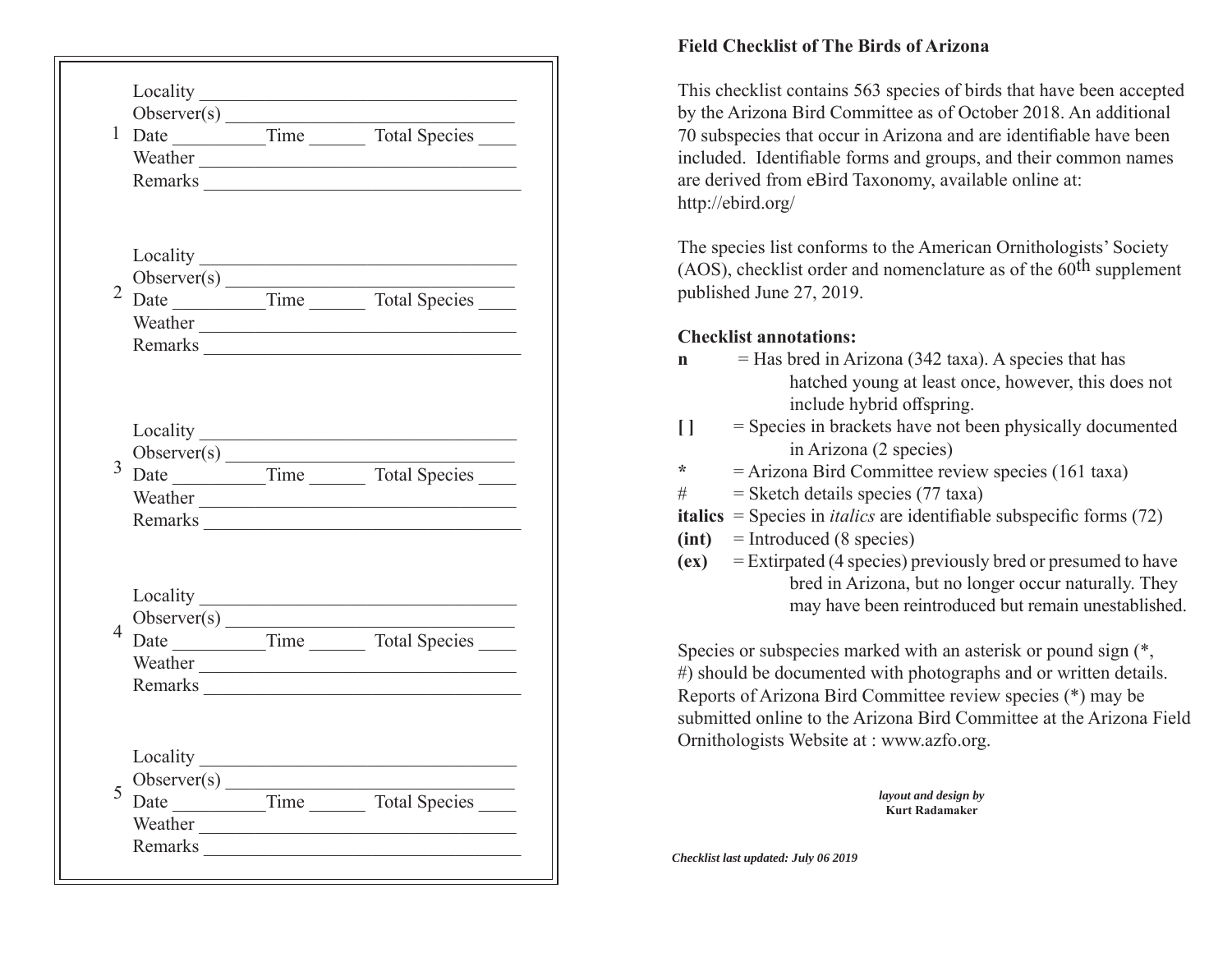**Notes**

|                                       | 1 | $\overline{2}$ | 3 | $\overline{4}$ | 5 | Note |
|---------------------------------------|---|----------------|---|----------------|---|------|
| <b>Anatidae - Swans, Geese, Ducks</b> |   |                |   |                |   |      |
| Black-bellied Whistling-Duck, n       |   |                |   |                |   |      |
| Fulvous Whistling-Duck *              |   |                |   |                |   |      |
| <b>Snow Goose</b>                     |   |                |   |                |   |      |
| Ross's Goose                          |   |                |   |                |   |      |
| Greater White-fronted Goose           |   |                |   |                |   |      |
| Brant <sup>*</sup>                    |   |                |   |                |   |      |
|                                       |   |                |   |                |   |      |
| Cackling Goose #                      |   |                |   |                |   |      |
| Minima (minima) form                  |   |                |   |                |   |      |
| Taverner's (taverneri) form           |   |                |   |                |   |      |
| Richardson's (hutchinsii) form        |   |                |   |                |   |      |
| Canada Goose, n                       |   |                |   |                |   |      |
| Giant (maxima) form                   |   |                |   |                |   |      |
| Large (moffitti) form, n              |   |                |   |                |   |      |
| Lesser (parvipes) form                |   |                |   |                |   |      |
| Trumpeter Swan *                      |   |                |   |                |   |      |
| Tundra Swan                           |   |                |   |                |   |      |
| Wood Duck, n                          |   |                |   |                |   |      |
| Baikal Teal *                         |   |                |   |                |   |      |
| Garganey <sup>*</sup>                 |   |                |   |                |   |      |
| Blue-winged Teal, n                   |   |                |   |                |   |      |
| Cinnamon Teal, n                      |   |                |   |                |   |      |
| Northern Shoveler, n                  |   |                |   |                |   |      |
| Gadwall, n                            |   |                |   |                |   |      |
| Eurasian Wigeon #                     |   |                |   |                |   |      |
| American Wigeon, n                    |   |                |   |                |   |      |
| Mallard, n                            |   |                |   |                |   |      |
| Northern (platyrhynchos) form, n      |   |                |   |                |   |      |
| Mexican (diazi) form, n               |   |                |   |                |   |      |
| Northern Pintail, n                   |   |                |   |                |   |      |
| Green-winged Teal, n                  |   |                |   |                |   |      |
| Eurasian (crecca) form *              |   |                |   |                |   |      |
| American (carolinensis) form, n       |   |                |   |                |   |      |
| Canvasback, n                         |   |                |   |                |   |      |
| Redhead, n                            |   |                |   |                |   |      |
| Ring-necked Duck, n                   |   |                |   |                |   |      |
| Tufted Duck *                         |   |                |   |                |   |      |
| Greater Scaup #                       |   |                |   |                |   |      |
| Lesser Scaup                          |   |                |   |                |   |      |
| Harlequin Duck *                      |   |                |   |                |   |      |
| Surf Scoter#                          |   |                |   |                |   |      |
| White-winged Scoter#                  |   |                |   |                |   |      |
| Black Scoter*                         |   |                |   |                |   |      |
| Long-tailed Duck #                    |   |                |   |                |   |      |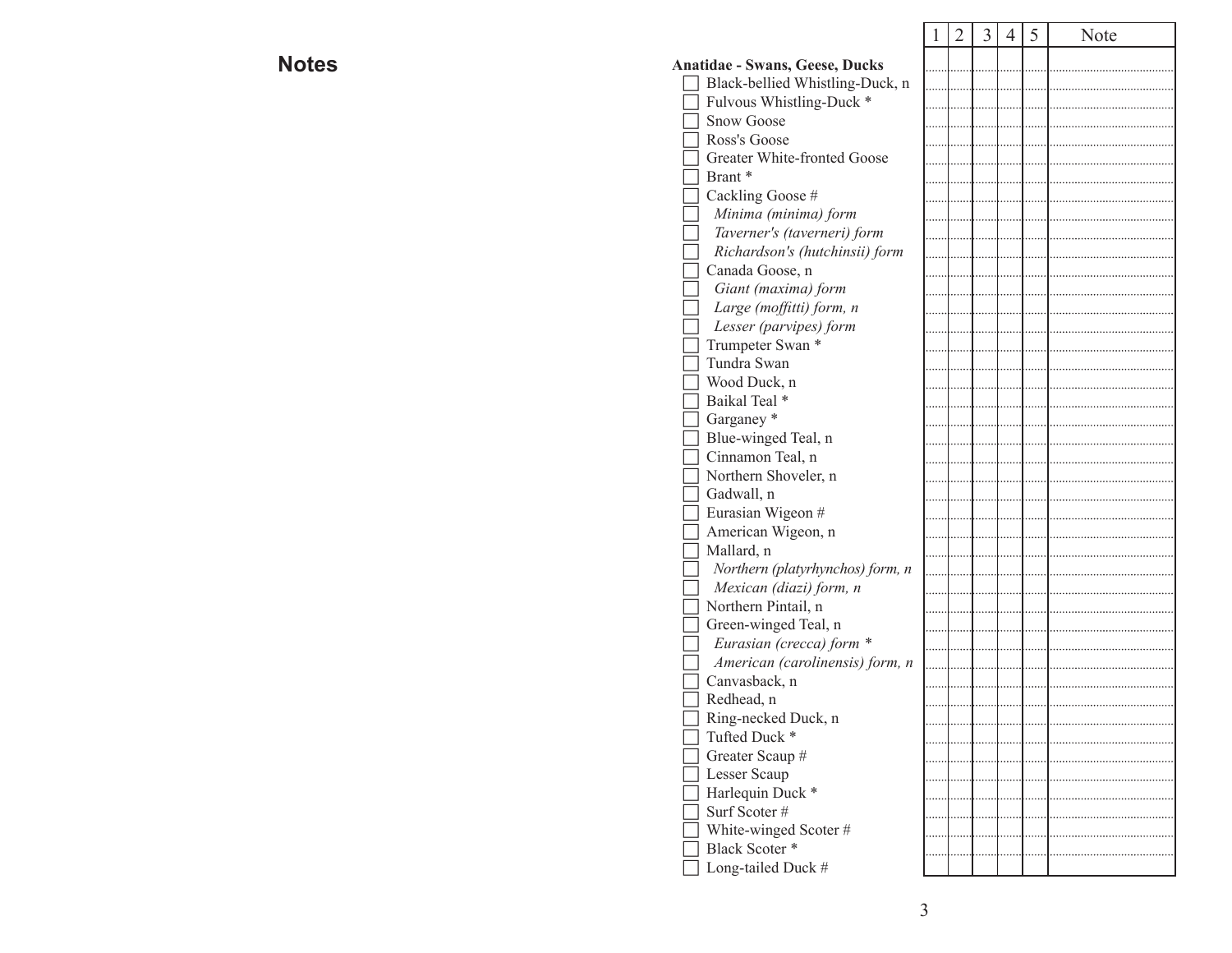|                                       | 1 | $\overline{2}$ | 3 | $\overline{4}$ | 5 | Note |
|---------------------------------------|---|----------------|---|----------------|---|------|
| Bufflehead                            |   |                |   |                |   |      |
| Common Goldeneye                      |   |                |   |                |   |      |
| Barrow's Goldeneye #                  |   |                |   |                |   |      |
| Hooded Merganser                      |   |                |   |                |   |      |
| Common Merganser, n                   |   |                |   |                |   |      |
| Red-breasted Merganser                |   |                |   |                |   |      |
| Ruddy Duck, n                         |   |                |   |                |   |      |
| Odontophoridae - Quail                |   |                |   |                |   |      |
| Northern Bobwhite (Masked), n (ex)    |   |                |   |                |   |      |
| Scaled Quail, n                       |   |                |   |                |   |      |
| California Quail, n (int)             |   |                |   |                |   |      |
| Gambel's Quail, n                     |   |                |   |                |   |      |
| Montezuma Quail, n                    |   |                |   |                |   |      |
| Phasianidae - Partridges, Grouse,     |   |                |   |                |   |      |
| and Turkey                            |   |                |   |                |   |      |
| Chukar, n (int)                       |   |                |   |                |   |      |
| Ring-necked Pheasant, n (int)         |   |                |   |                |   |      |
| Dusky Grouse, n                       |   |                |   |                |   |      |
| Wild Turkey, n                        |   |                |   |                |   |      |
| <b>Podicipedidae - Grebes</b>         |   |                |   |                |   |      |
| Least Grebe *, n                      |   |                |   |                |   |      |
| Pied-billed Grebe, n                  |   |                |   |                |   |      |
| Horned Grebe #                        |   |                |   |                |   |      |
| Red-necked Grebe #                    |   |                |   |                |   |      |
| Eared Grebe, n                        |   |                |   |                |   |      |
| Western Grebe, n                      |   |                |   |                |   |      |
| Clark's Grebe, n                      |   |                |   |                |   |      |
| <b>Columbidae - Pigeons and Doves</b> |   |                |   |                |   |      |
| Rock Pigeon, n (int)                  |   |                |   |                |   |      |
| Band-tailed Pigeon, n                 |   |                |   |                |   |      |
| Eurasian Collared-Dove, n (int)       |   |                |   |                |   |      |
| Inca Dove, n                          |   |                |   |                |   |      |
| Common Ground Dove, n                 |   |                |   |                |   |      |
| Ruddy Ground Dove #, n                |   |                |   |                |   |      |
| White-winged Dove, n                  |   |                |   |                |   |      |
| Mourning Dove, n                      |   |                |   |                |   |      |
| Cuculidae - Cuckoos, Roadrunners,     |   |                |   |                |   |      |
| and Anis                              |   |                |   |                |   |      |
| Groove-billed Ani*                    |   |                |   |                |   |      |
| Greater Roadrunner, n                 |   |                |   |                |   |      |
| Yellow-billed Cuckoo, n               |   |                |   |                |   |      |
| Black-billed Cuckoo*                  |   |                |   |                |   |      |
|                                       |   |                |   |                |   |      |
|                                       |   |                |   |                |   |      |
|                                       |   |                |   |                |   |      |

**Notes**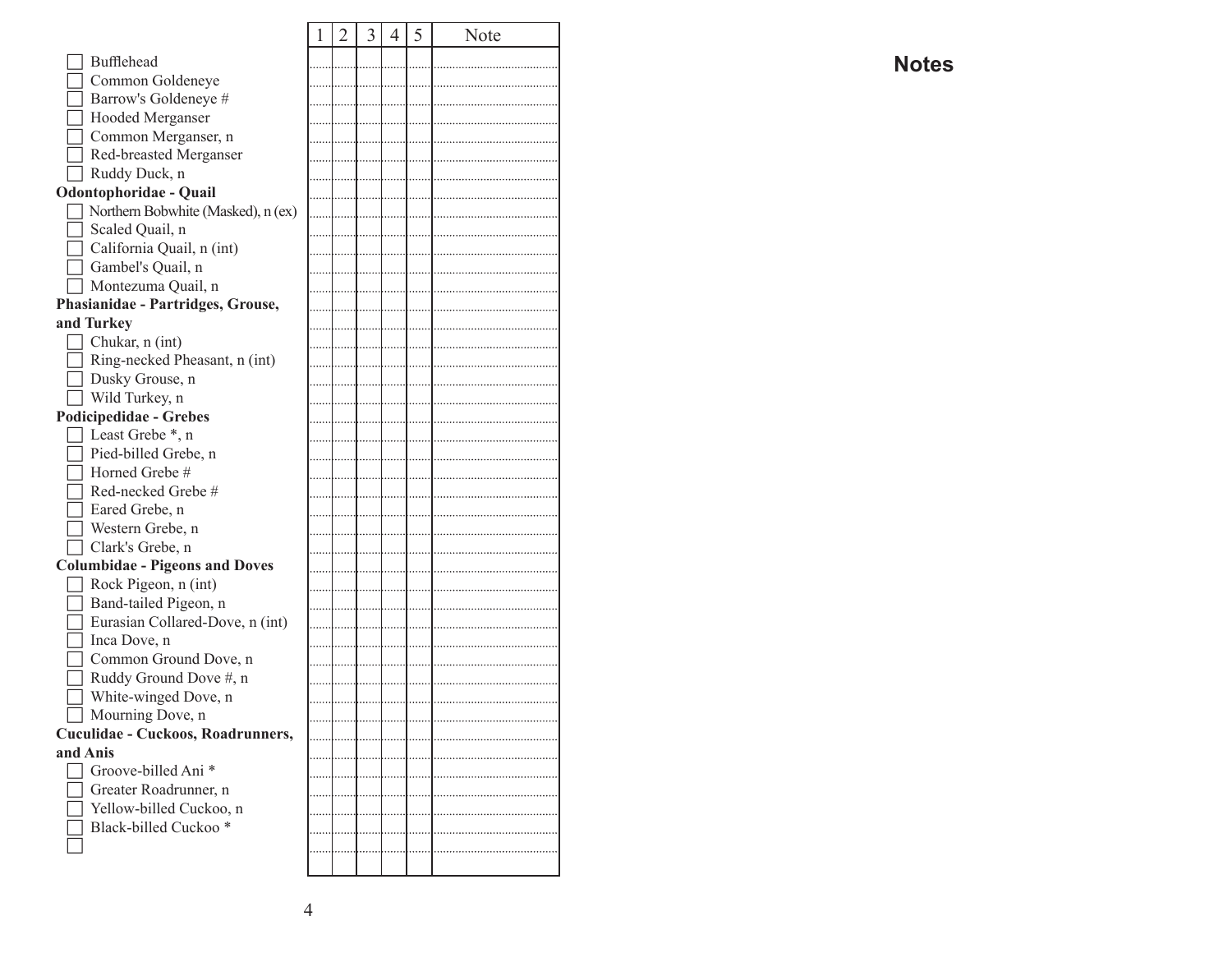#### $2 | 3 | 4 | 5 |$  Note **Caprimulgidae - Nighthawks and Nightjars** Lesser Nighthawk, n Common Nighthawk, n Common Poorwill, n  $\Box$  Buff-collared Nightjar  $^*$ , n Eastern Whip-poor-will \* Mexican Whip-poor-will, n **Apodidae - Swifts** Black Swift \* Chimney Swift \* Vaux's Swift White-throated Swift, n **Trochilidae - Hummingbirds** Rivoli's Hummingbird, n  $\Box$  Plain-capped Starthroat #  $\Box$  Blue-throated Mountain-gem, n  $\Box$  Lucifer Hummingbird #, n Ruby-throated Hummingbird \* Black-chinned Hummingbird, n Anna's Hummingbird, n Costa's Hummingbird, n Bumblebee Hummingbird \* Broad-tailed Hummingbird, n Rufous Hummingbird  $\Box$  Allen's Hummingbird # Calliope Hummingbird Broad-billed Hummingbird, n  $\Box$  Berylline Hummingbird #, n □ Cinnamon Hummingbird \* Violet-crowned Hummingbird, n  $\Box$  White-eared Hummingbird #, n **Rallidae - Rails, Gallinules, and Coots** Black Rail, n Ridgway's Rail, n Virginia Rail, n Sora, n Purple Gallinule \* Common Gallinule, n American Coot, n **Gruidae - Cranes** $\Box$  Sandhill Crane, n *Lesser (canadensis) form*

*Greater (tabida) form, n*

## **Notes**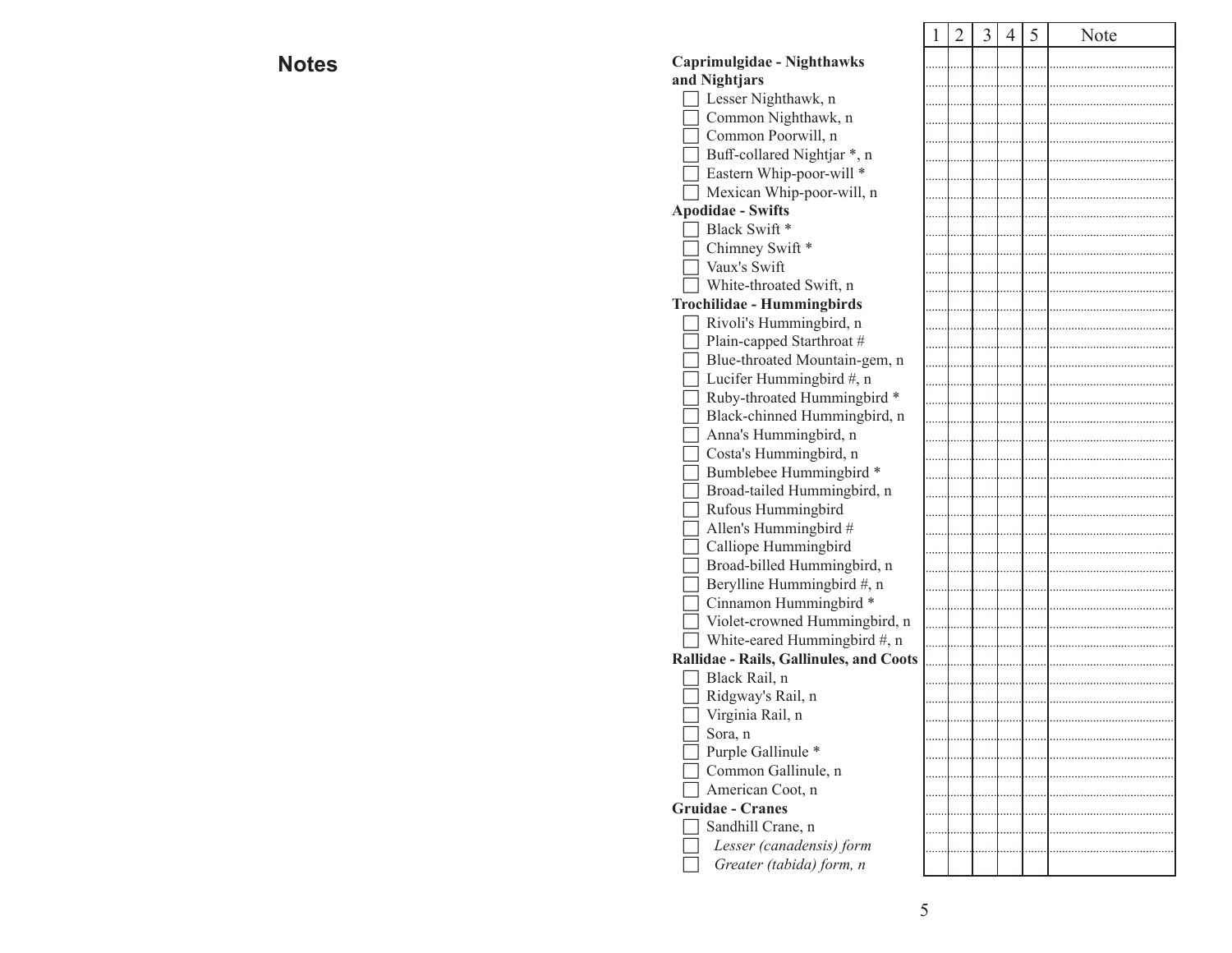|                                              | 1 | $\overline{2}$ | 3 | $\overline{4}$ | 5 | Note |
|----------------------------------------------|---|----------------|---|----------------|---|------|
| Common Crane*                                |   |                |   |                |   |      |
| <b>Recurvirostridae - Stilts and Avocets</b> |   |                |   |                |   |      |
| Black-necked Stilt, n                        |   |                |   |                |   |      |
| American Avocet, n                           |   |                |   |                |   |      |
| <b>Charadriidae - Plovers</b>                |   |                |   |                |   |      |
| <b>Black-bellied Plover</b>                  |   |                |   |                |   |      |
| American Golden-Plover *                     |   |                |   |                |   |      |
| Pacific Golden-Plover *                      |   |                |   |                |   |      |
| Killdeer, n                                  |   |                |   |                |   |      |
| Semipalmated Plover                          |   |                |   |                |   |      |
| Lesser Sand-Plover *                         |   |                |   |                |   |      |
| Snowy Plover, n                              |   |                |   |                |   |      |
| Mountain Plover, n                           |   |                |   |                |   |      |
| Jacanidae - Jacanas                          |   |                |   |                |   |      |
| Northern Jacana *                            |   |                |   |                |   |      |
| Scolopacidae - Sandpipers,                   |   |                |   |                |   |      |
| <b>Phalaropes, and Allies</b>                |   |                |   |                |   |      |
| Upland Sandpiper*                            |   |                |   |                |   |      |
| Whimbrel #                                   |   |                |   |                |   |      |
| Long-billed Curlew, n                        |   |                |   |                |   |      |
| Hudsonian Godwit*                            |   |                |   |                |   |      |
| Marbled Godwit                               |   |                |   |                |   |      |
| Ruddy Turnstone *                            |   |                |   |                |   |      |
| <b>Black Turnstone *</b>                     |   |                |   |                |   |      |
| Red Knot*                                    |   |                |   |                |   |      |
| $Ruff*$                                      |   |                |   |                |   |      |
| Sharp-tailed Sandpiper *                     |   |                |   |                |   |      |
| Stilt Sandpiper                              |   |                |   |                |   |      |
| Sanderling                                   |   |                |   |                |   |      |
| Dunlin                                       |   |                |   |                |   |      |
| Baird's Sandpiper                            |   |                |   |                |   |      |
| Least Sandpiper                              |   |                |   |                |   |      |
| White-rumped Sandpiper *                     |   |                |   |                |   |      |
| Buff-breasted Sandpiper *                    |   |                |   |                |   |      |
| Pectoral Sandpiper                           |   |                |   |                |   |      |
| Semipalmated Sandpiper#                      |   |                |   |                |   |      |
| Western Sandpiper                            |   |                |   |                |   |      |
| Short-billed Dowitcher #                     |   |                |   |                |   |      |
| Long-billed Dowitcher                        |   |                |   |                |   |      |
| Wilson's Snipe, n                            |   |                |   |                |   |      |
| Spotted Sandpiper, n                         |   |                |   |                |   |      |
| Solitary Sandpiper                           |   |                |   |                |   |      |
| Wandering Tattler*                           |   |                |   |                |   |      |
| Lesser Yellowlegs                            |   |                |   |                |   |      |
|                                              |   |                |   |                |   |      |

|                                      | 1 | $\overline{2}$ | 3 | 4 | 5 | Note |
|--------------------------------------|---|----------------|---|---|---|------|
| Cardinalidae - Cardinals, Grosbeaks, |   |                |   |   |   |      |
| and Buntings                         |   |                |   |   |   |      |
| Hepatic Tanager, n                   |   |                |   |   |   |      |
| Summer Tanager, n                    |   |                |   |   |   |      |
| Scarlet Tanager#                     |   |                |   |   |   |      |
| Western Tanager, n                   |   |                |   |   |   |      |
| Flame-colored Tanager *, n           |   |                |   |   |   |      |
| Northern Cardinal, n                 |   |                |   |   |   |      |
| Pyrrhuloxia, n                       |   |                |   |   |   |      |
| Yellow Grosbeak *                    |   |                |   |   |   |      |
| Rose-breasted Grosbeak               |   |                |   |   |   |      |
| Black-headed Grosbeak, n             |   |                |   |   |   |      |
| Blue Grosbeak, n                     |   |                |   |   |   |      |
| Lazuli Bunting, n                    |   |                |   |   |   |      |
| Indigo Bunting, n                    |   |                |   |   |   |      |
| Varied Bunting, n                    |   |                |   |   |   |      |
| Painted Bunting #                    |   |                |   |   |   |      |
| Dickcissel #                         |   |                |   |   |   |      |
| Pending committee review             |   |                |   |   |   |      |
| White-throated Thrush                |   |                |   |   |   |      |
| Clay-colored Thrush                  |   |                |   |   |   |      |
| Ringed Kingfisher                    |   |                |   |   |   |      |
|                                      |   |                |   |   |   |      |
|                                      |   |                |   |   |   |      |
|                                      |   |                |   |   |   |      |
|                                      |   |                |   |   |   |      |
|                                      |   |                |   |   |   |      |
|                                      |   |                |   |   |   |      |
|                                      |   |                |   |   |   |      |
|                                      |   |                |   |   |   |      |
|                                      |   |                |   |   |   |      |
|                                      |   |                |   |   |   |      |
|                                      |   |                |   |   |   |      |
|                                      |   |                |   |   |   |      |
|                                      |   |                |   |   |   |      |
|                                      |   |                |   |   |   |      |
|                                      |   |                |   |   |   |      |
|                                      |   |                |   |   |   |      |
|                                      |   |                |   |   |   |      |
|                                      |   |                |   |   |   |      |
|                                      |   |                |   |   |   |      |
|                                      |   |                |   |   |   |      |
|                                      |   |                |   |   |   |      |
|                                      |   |                |   |   |   |      |
|                                      |   |                |   |   |   |      |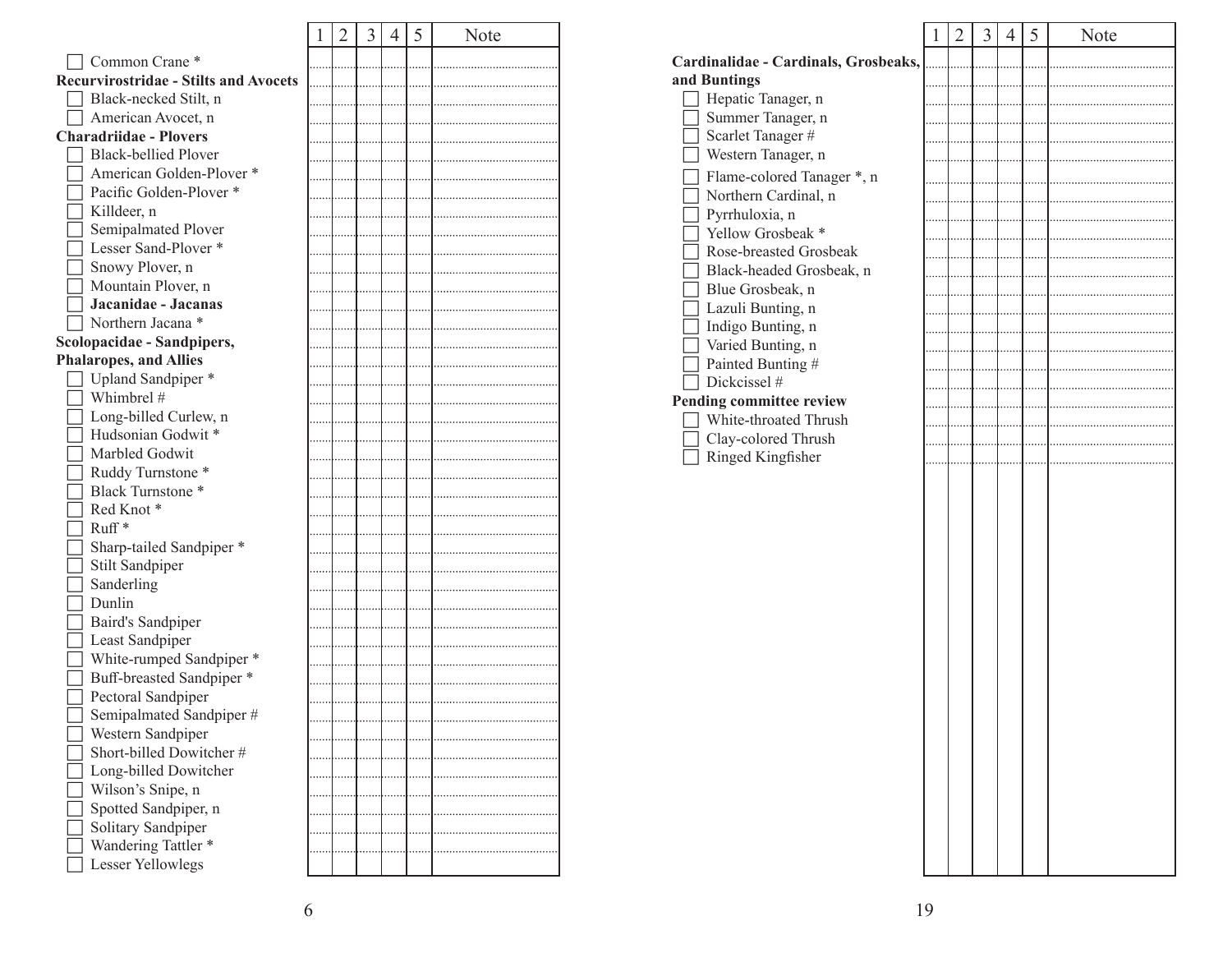|  |                                  | 1 | 2 | 3 | $\overline{4}$ | 5 | Note |
|--|----------------------------------|---|---|---|----------------|---|------|
|  | Lucy's Warbler, n                |   |   |   |                |   |      |
|  | Nashville Warbler                |   |   |   |                |   |      |
|  | Virginia's Warbler, n            |   |   |   |                |   |      |
|  | Connecticut Warbler *            |   |   |   |                |   |      |
|  | MacGillivray's Warbler, n        |   |   |   |                |   |      |
|  |                                  |   |   |   |                |   |      |
|  | Mourning Warbler *               |   |   |   |                |   |      |
|  | Kentucky Warbler*                |   |   |   |                |   |      |
|  | Common Yellowthroat, n           |   |   |   |                |   |      |
|  | Hooded Warbler #                 |   |   |   |                |   |      |
|  | American Redstart, n             |   |   |   |                |   |      |
|  | Cape May Warbler *               |   |   |   |                |   |      |
|  | Cerulean Warbler *               |   |   |   |                |   |      |
|  | Northern Parula, n               |   |   |   |                |   |      |
|  | Tropical Parula *                |   |   |   |                |   |      |
|  | Magnolia Warbler #               |   |   |   |                |   |      |
|  | Bay-breasted Warbler *           |   |   |   |                |   |      |
|  | Blackburnian Warbler *           |   |   |   |                |   |      |
|  | Yellow Warbler, n                |   |   |   |                |   |      |
|  | Northern (aestiva) group, n      |   |   |   |                |   |      |
|  | Mangrove (erithachorides) form * |   |   |   |                |   |      |
|  | Chestnut-sided Warbler #         |   |   |   |                |   |      |
|  | Blackpoll Warbler *              |   |   |   |                |   |      |
|  | Black-throated Blue Warbler #    |   |   |   |                |   |      |
|  | Palm Warbler #                   |   |   |   |                |   |      |
|  | Pine Warbler *                   |   |   |   |                |   |      |
|  | Yellow-rumped Warbler, n         |   |   |   |                |   |      |
|  | Audubon's (auduboni) form, n     |   |   |   |                |   |      |
|  | Myrtle (coronata) form           |   |   |   |                |   |      |
|  | Yellow-throated Warbler #        |   |   |   |                |   |      |
|  | Prairie Warbler *                |   |   |   |                |   |      |
|  | Grace's Warbler, n               |   |   |   |                |   |      |
|  | Black-throated Gray Warbler, n   |   |   |   |                |   |      |
|  | Townsend's Warbler               |   |   |   |                |   |      |
|  | Hermit Warbler                   |   |   |   |                |   |      |
|  | Black-throated Green Warbler *   |   |   |   |                |   |      |
|  | Fan-tailed Warbler *             |   |   |   |                |   |      |
|  | Rufous-capped Warbler #, n       |   |   |   |                |   |      |
|  | Canada Warbler *                 |   |   |   |                |   |      |
|  | Wilson's Warbler                 |   |   |   |                |   |      |
|  | Mountain West (pileolata) form   |   |   |   |                |   |      |
|  | Pacific Coast (chryseola) form   |   |   |   |                |   |      |
|  | Red-faced Warbler, n             |   |   |   |                |   |      |
|  | Painted Redstart, n              |   |   |   |                |   |      |
|  | Slate-throated Redstart *        |   |   |   |                |   |      |
|  |                                  |   |   |   |                |   |      |

|                                             | 1 | $\overline{2}$ | 3 | 4 | 5 | Note |
|---------------------------------------------|---|----------------|---|---|---|------|
| Willet                                      |   |                |   |   |   |      |
| <b>Greater Yellowlegs</b>                   |   |                |   |   |   |      |
| Wilson's Phalarope, n                       |   |                |   |   |   |      |
| Red-necked Phalarope                        |   |                |   |   |   |      |
| Red Phalarope #                             |   |                |   |   |   |      |
| <b>Stercorariidae - Jaegers</b>             |   |                |   |   |   |      |
| Pomarine Jaeger *                           |   |                |   |   |   |      |
| Parasitic Jaeger *                          |   |                |   |   |   |      |
| Long-tailed Jaeger *                        |   |                |   |   |   |      |
| <b>Laridae - Gulls, Terns, and Skimmers</b> |   |                |   |   |   |      |
| Black-legged Kittiwake *                    |   |                |   |   |   |      |
| Ivory Gull <sup>*</sup>                     |   |                |   |   |   |      |
| Sabine's Gull #                             |   |                |   |   |   |      |
| <b>Bonaparte's Gull</b>                     |   |                |   |   |   |      |
| Little Gull <sup>*</sup>                    |   |                |   |   |   |      |
| Laughing Gull #                             |   |                |   |   |   |      |
| Franklin's Gull                             |   |                |   |   |   |      |
| Heermann's Gull #                           |   |                |   |   |   |      |
| Mew Gull <sup>*</sup>                       |   |                |   |   |   |      |
| Ring-billed Gull                            |   |                |   |   |   |      |
| Western Gull <sup>*</sup>                   |   |                |   |   |   |      |
| Yellow-footed Gull <sup>*</sup>             |   |                |   |   |   |      |
| California Gull                             |   |                |   |   |   |      |
| Herring Gull #                              |   |                |   |   |   |      |
| Iceland Gull <sup>*</sup>                   |   |                |   |   |   |      |
| Lesser Black-backed Gull <sup>*</sup>       |   |                |   |   |   |      |
| Glaucous-winged Gull <sup>*</sup>           |   |                |   |   |   |      |
| Glaucous Gull <sup>*</sup>                  |   |                |   |   |   |      |
| Least Tern #, n                             |   |                |   |   |   |      |
| Gull-billed Tern *                          |   |                |   |   |   |      |
| Caspian Tern                                |   |                |   |   |   |      |
| <b>Black Tern</b>                           |   |                |   |   |   |      |
| Common Tern                                 |   |                |   |   |   |      |
| Arctic Tern <sup>*</sup>                    |   |                |   |   |   |      |
| Forster's Tern                              |   |                |   |   |   |      |
| Royal Tern <sup>*</sup>                     |   |                |   |   |   |      |
| Elegant Tern <sup>*</sup>                   |   |                |   |   |   |      |
| Black Skimmer*                              |   |                |   |   |   |      |
| <b>Phaethontidae - Tropicbirds</b>          |   |                |   |   |   |      |
| White-tailed Tropicbird *                   |   |                |   |   |   |      |
| Red-billed Tropicbird*                      |   |                |   |   |   |      |
| <b>Gaviidae - Loons</b>                     |   |                |   |   |   |      |
| Red-throated Loon #                         |   |                |   |   |   |      |
| Pacific Loon #                              |   |                |   |   |   |      |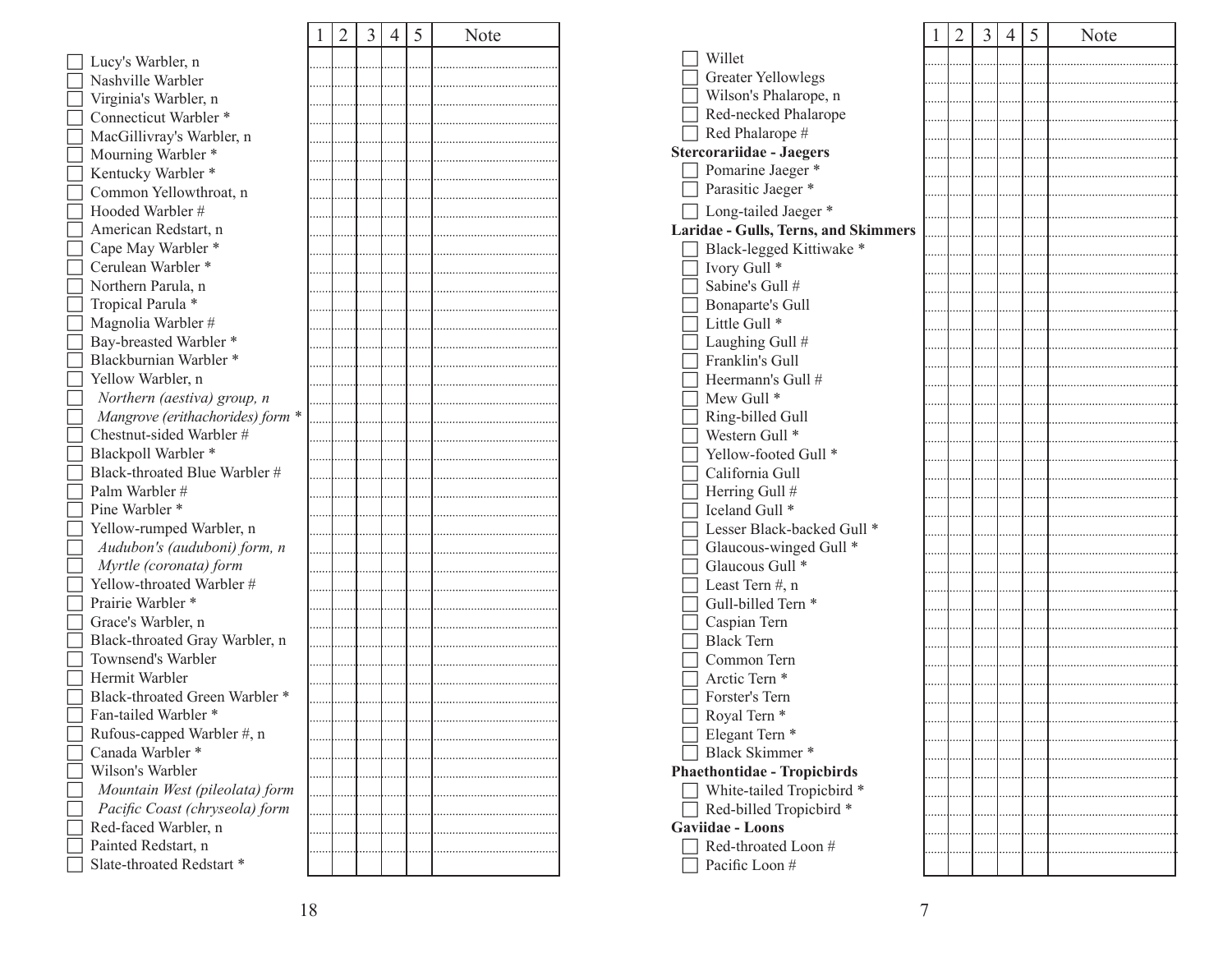|                                             | 1 | $\overline{2}$ | 3 | 4 | 5 | Note |
|---------------------------------------------|---|----------------|---|---|---|------|
| Common Loon                                 |   |                |   |   |   |      |
| Yellow-billed Loon <sup>*</sup>             |   |                |   |   |   |      |
| <b>Diomedeidae - Albatrosses</b>            |   |                |   |   |   |      |
| Laysan Albatross <sup>*</sup>               |   |                |   |   |   |      |
| <b>Hydrobatidae - Storm-Petrels</b>         |   |                |   |   |   |      |
| [Leach's/Townsend's/Ainley's Storm-Petrel]* |   |                |   |   |   |      |
| Wedge-rumped Storm-petrel *                 |   |                |   |   |   |      |
| Black Storm-Petrel *                        |   |                |   |   |   |      |
| Least Storm-Petrel *                        |   |                |   |   |   |      |
| <b>Procellariidae - Shearwaters</b>         |   |                |   |   |   |      |
| Juan Fernandez Petrel *                     |   |                |   |   |   |      |
| Hawaiian Petrel *                           |   |                |   |   |   |      |
| Wedge-tailed Shearwater *                   |   |                |   |   |   |      |
| Sooty Shearwater*                           |   |                |   |   |   |      |
| [Black-vented Shearwater] *                 |   |                |   |   |   |      |
| <b>Ciconiidae - Storks</b>                  |   |                |   |   |   |      |
| Wood Stork *                                |   |                |   |   |   |      |
| Fregatidae - Frigatebirds                   |   |                |   |   |   |      |
| Magnificent Frigatebird *                   |   |                |   |   |   |      |
| <b>Sulidae - Boobies</b>                    |   |                |   |   |   |      |
| Blue-footed Booby *                         |   |                |   |   |   |      |
| Brown Booby *                               |   |                |   |   |   |      |
| Phalacrocoracidae - Cormorants              |   |                |   |   |   |      |
| Neotropic Cormorant, n                      |   |                |   |   |   |      |
| Double-crested Cormorant, n                 |   |                |   |   |   |      |
| Anhingidae - Anhinga                        |   |                |   |   |   |      |
| Anhinga*                                    |   |                |   |   |   |      |
| <b>Pelecanidae - Pelicans</b>               |   |                |   |   |   |      |
| American White Pelican                      |   |                |   |   |   |      |
| <b>Brown Pelican</b>                        |   |                |   |   |   |      |
| Ardeidae - Bitterns, Herons,                |   |                |   |   |   |      |
| and Egrets                                  |   |                |   |   |   |      |
| American Bittern, n                         |   |                |   |   |   |      |
| Least Bittern, n                            |   |                |   |   |   |      |
| Great Blue Heron, n                         |   |                |   |   |   |      |
| Great Egret, n                              |   |                |   |   |   |      |
| Snowy Egret, n                              |   |                |   |   |   |      |
| Little Blue Heron #                         |   |                |   |   |   |      |
| Tricolored Heron #                          |   |                |   |   |   |      |
| Reddish Egret#                              |   |                |   |   |   |      |
| Cattle Egret, n                             |   |                |   |   |   |      |
| Green Heron, n                              |   |                |   |   |   |      |
| Black-crowned Night-Heron, n                |   |                |   |   |   |      |
| Yellow-crowned Night-Heron *                |   |                |   |   |   |      |

|                                   | 1 | 2 | 3 | 4 | 5 | Note |
|-----------------------------------|---|---|---|---|---|------|
| Green-tailed Towhee, n            |   |   |   |   |   |      |
| Spotted Towhee, n                 |   |   |   |   |   |      |
| Pacific (oregonus) group          |   |   |   |   |   |      |
| Rocky Mts. (montanus) group, n    |   |   |   |   |   |      |
| Eastern Towhee *                  |   |   |   |   |   |      |
| <b>Icteriidae - Chats</b>         |   |   |   |   |   |      |
| Yellow-breasted Chat, n           |   |   |   |   |   |      |
| Icteridae - Blackbirds and allies |   |   |   |   |   |      |
| Yellow-headed Blackbird, n        |   |   |   |   |   |      |
| Bobolink *, n                     |   |   |   |   |   |      |
| Eastern Meadowlark (Lilian's), n  |   |   |   |   |   |      |
| Western Meadowlark, n             |   |   |   |   |   |      |
| Black-vented Oriole *             |   |   |   |   |   |      |
| Orchard Oriole #                  |   |   |   |   |   |      |
| Hooded Oriole, n                  |   |   |   |   |   |      |
| Eastern (cucullatus) group, *     |   |   |   |   |   |      |
| Western (nelsoni) group, n        |   |   |   |   |   |      |
| Streak-backed Oriole #, n         |   |   |   |   |   |      |
| Bullock's Oriole, n               |   |   |   |   |   |      |
| Baltimore Oriole #                |   |   |   |   |   |      |
| Scott's Oriole, n                 |   |   |   |   |   |      |
| Red-winged Blackbird, n           |   |   |   |   |   |      |
| Bronzed Cowbird, n                |   |   |   |   |   |      |
| Brown-headed Cowbird, n           |   |   |   |   |   |      |
| Rusty Blackbird *                 |   |   |   |   |   |      |
| Brewer's Blackbird, n             |   |   |   |   |   |      |
| Common Grackle*                   |   |   |   |   |   |      |
| Great-tailed Grackle, n           |   |   |   |   |   |      |
| <b>Parulidae - Wood Warblers</b>  |   |   |   |   |   |      |
| Ovenbird #                        |   |   |   |   |   |      |
| Worm-eating Warbler #             |   |   |   |   |   |      |
| Louisiana Waterthrush #           |   |   |   |   |   |      |
| Northern Waterthrush              |   |   |   |   |   |      |
| Golden-winged Warbler *           |   |   |   |   |   |      |
| Blue-winged Warbler *             |   |   |   |   |   |      |
| Black-and-white Warbler, n        |   |   |   |   |   |      |
| Prothonotary Warbler #            |   |   |   |   |   |      |
| Swainson's Warbler *              |   |   |   |   |   |      |
| Crescent-chested Warbler *, n     |   |   |   |   |   |      |
| Tennessee Warbler #               |   |   |   |   |   |      |
| Orange-crowned Warbler, n         |   |   |   |   |   |      |
|                                   |   |   |   |   |   |      |
| Celata (celata) form #            |   |   |   |   |   |      |
| Orestera (orestera) form, n       |   |   |   |   |   |      |
| Lutescens (lutescens) form        |   |   |   |   |   |      |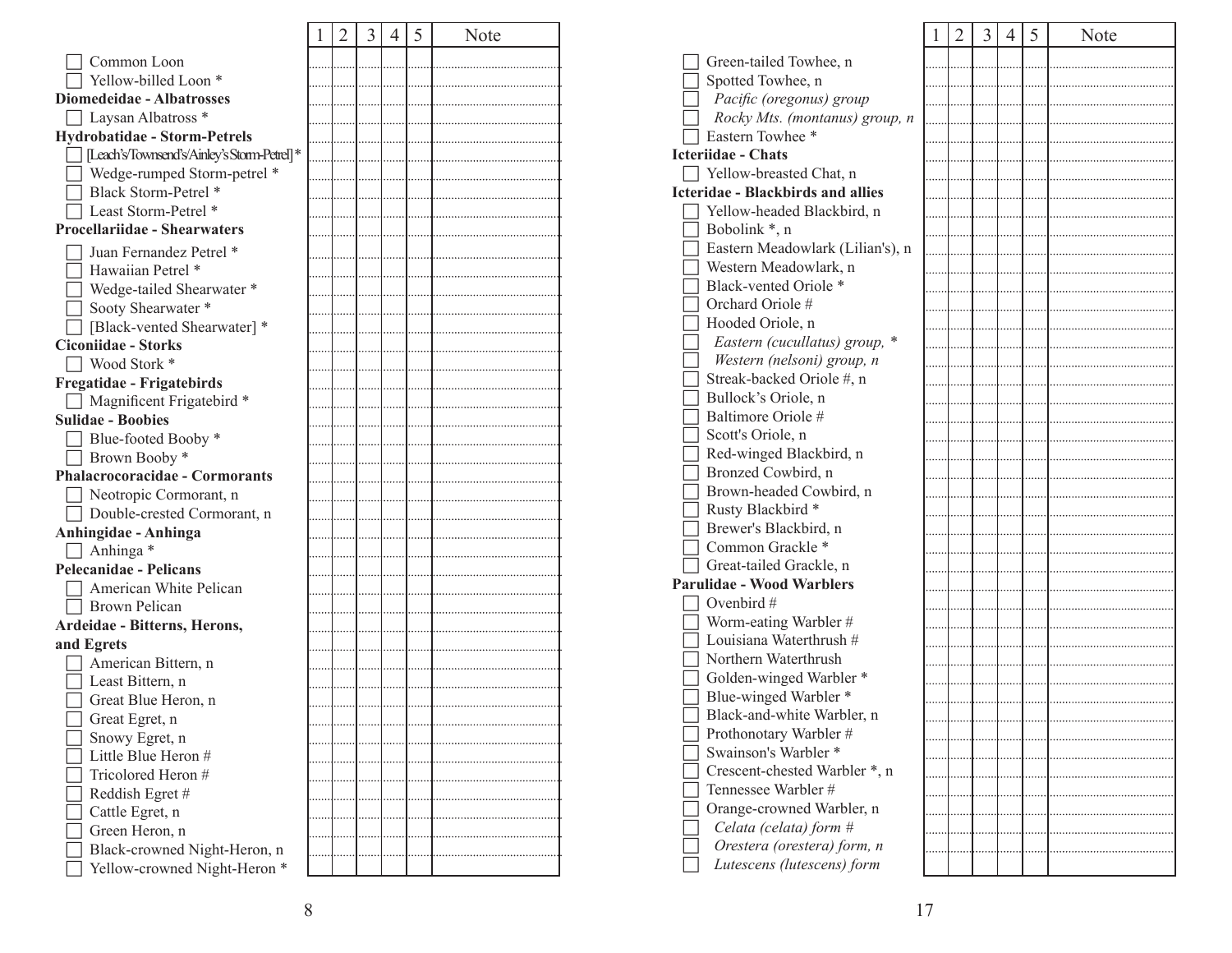|                                    | I | 2 | 3 | 4 | 5 | Note |
|------------------------------------|---|---|---|---|---|------|
| Five-striped Sparrow, n            |   |   |   |   |   |      |
| Black-throated Sparrow, n          |   |   |   |   |   |      |
| Lark Sparrow, n                    |   |   |   |   |   |      |
| Lark Bunting, n                    |   |   |   |   |   |      |
| Chipping Sparrow, n                |   |   |   |   |   |      |
| Clay-colored Sparrow               |   |   |   |   |   |      |
|                                    |   |   |   |   |   |      |
| Black-chinned Sparrow, n           |   |   |   |   |   |      |
| Field Sparrow *                    |   |   |   |   |   |      |
| Brewer's Sparrow, n                |   |   |   |   |   |      |
| Fox Sparrow                        |   |   |   |   |   |      |
| Red (iliaca) group #               |   |   |   |   |   |      |
| Slate-colored (schistacea) group   |   |   |   |   |   |      |
| Sooty (unalaschcensis) group *     |   |   |   |   |   |      |
| Thick-billed (megarhyncha) group * |   |   |   |   |   |      |
| American Tree Sparrow *            |   |   |   |   |   |      |
| Dark-eyed Junco, n                 |   |   |   |   |   |      |
| Oregon (oreganus) group            |   |   |   |   |   |      |
| Pink-sided (mearnsi) form          |   |   |   |   |   |      |
| White-winged (aikeni) form *       |   |   |   |   |   |      |
| Slate-colored (hyemalis) group     |   |   |   |   |   |      |
| Gray-headed (caniceps) form, n     |   |   |   |   |   |      |
| Red-backed (dorsalis) form, n      |   |   |   |   |   |      |
| Yellow-eyed Junco, n               |   |   |   |   |   |      |
| White-crowned Sparrow, n           |   |   |   |   |   |      |
| Gambel's (gambelii) form           |   |   |   |   |   |      |
| Mountain (oriantha) form, n        |   |   |   |   |   |      |
| Golden-crowned Sparrow #           |   |   |   |   |   |      |
| Harris's Sparrow #                 |   |   |   |   |   |      |
| White-throated Sparrow             |   |   |   |   |   |      |
| Sagebrush Sparrow, n               |   |   |   |   |   |      |
| <b>Bell's Sparrow</b>              |   |   |   |   |   |      |
| Vesper Sparrow, n                  |   |   |   |   |   |      |
| LeConte's Sparrow *                |   |   |   |   |   |      |
| Nelson's Sparrow *                 |   |   |   |   |   |      |
| Baird's Sparrow                    |   |   |   |   |   |      |
| Savannah Sparrow, n                |   |   |   |   |   |      |
|                                    |   |   |   |   |   |      |
| Western (nevadensis) group, n      |   |   |   |   |   |      |
| Large-billed (rostratus) form *    |   |   |   |   |   |      |
| Song Sparrow, n                    |   |   |   |   |   |      |
| Lincoln's Sparrow, n               |   |   |   |   |   |      |
| Swamp Sparrow                      |   |   |   |   |   |      |
| Canyon Towhee, n                   |   |   |   |   |   |      |
| Abert's Towhee, n                  |   |   |   |   |   |      |
| Rufous-crowned Sparrow, n          |   |   |   |   |   |      |

|                                                | 1 | 2 | 3 | 4 | 5 | Note |
|------------------------------------------------|---|---|---|---|---|------|
| <b>Threskiornithidae - Ibises</b>              |   |   |   |   |   |      |
| and Spoonbills                                 |   |   |   |   |   |      |
| White Ibis *                                   |   |   |   |   |   |      |
| Glossy Ibis *                                  |   |   |   |   |   |      |
| White-faced Ibis, n                            |   |   |   |   |   |      |
| Roseate Spoonbill #                            |   |   |   |   |   |      |
| <b>Cathartidae - New World Vultures</b>        |   |   |   |   |   |      |
| Black Vulture, n                               |   |   |   |   |   |      |
| Turkey Vulture, n                              |   |   |   |   |   |      |
| California Condor, n (ex)                      |   |   |   |   |   |      |
| <b>Pandionidae - Osprey</b>                    |   |   |   |   |   |      |
| Osprey, n                                      |   |   |   |   |   |      |
| <b>Accipitridae - Kites, Eagles, and Hawks</b> |   |   |   |   |   |      |
| White-tailed Kite, n                           |   |   |   |   |   |      |
| Swallow-tailed Kite <sup>*</sup>               |   |   |   |   |   |      |
| Golden Eagle, n                                |   |   |   |   |   |      |
| Northern Harrier, n                            |   |   |   |   |   |      |
|                                                |   |   |   |   |   |      |
| Sharp-shinned Hawk, n                          |   |   |   |   |   |      |
| Cooper's Hawk, n                               |   |   |   |   |   |      |
| Northern Goshawk, n                            |   |   |   |   |   |      |
| Bald Eagle, n                                  |   |   |   |   |   |      |
| Mississippi Kite, n                            |   |   |   |   |   |      |
| Common Black Hawk, n                           |   |   |   |   |   |      |
| Harris's Hawk, n                               |   |   |   |   |   |      |
| White-tailed Hawk *                            |   |   |   |   |   |      |
| Gray Hawk, n                                   |   |   |   |   |   |      |
| Red-shouldered Hawk #, n                       |   |   |   |   |   |      |
| Broad-winged Hawk #                            |   |   |   |   |   |      |
| Short-tailed Hawk #, n                         |   |   |   |   |   |      |
| Swainson's Hawk, n                             |   |   |   |   |   |      |
| Zone-tailed Hawk, n                            |   |   |   |   |   |      |
| Red-tailed Hawk, n                             |   |   |   |   |   |      |
| Western (calurus) form, n                      |   |   |   |   |   |      |
| Harlan's (harlani) form #                      |   |   |   |   |   |      |
| Krider's (kriderii) form                       |   |   |   |   |   |      |
| Fuertes's (fuertesi) form, n                   |   |   |   |   |   |      |
| Rough-legged Hawk #                            |   |   |   |   |   |      |
| Ferruginous Hawk, n                            |   |   |   |   |   |      |
| <b>Tytonidae - Barn Owls</b>                   |   |   |   |   |   |      |
| Barn Owl, n                                    |   |   |   |   |   |      |
| <b>Strigidae - Typical Owls</b>                |   |   |   |   |   |      |
| Flammulated Owl, n                             |   |   |   |   |   |      |
| Western Screech-Owl, n                         |   |   |   |   |   |      |
| Whiskered Screech-Owl, n                       |   |   |   |   |   |      |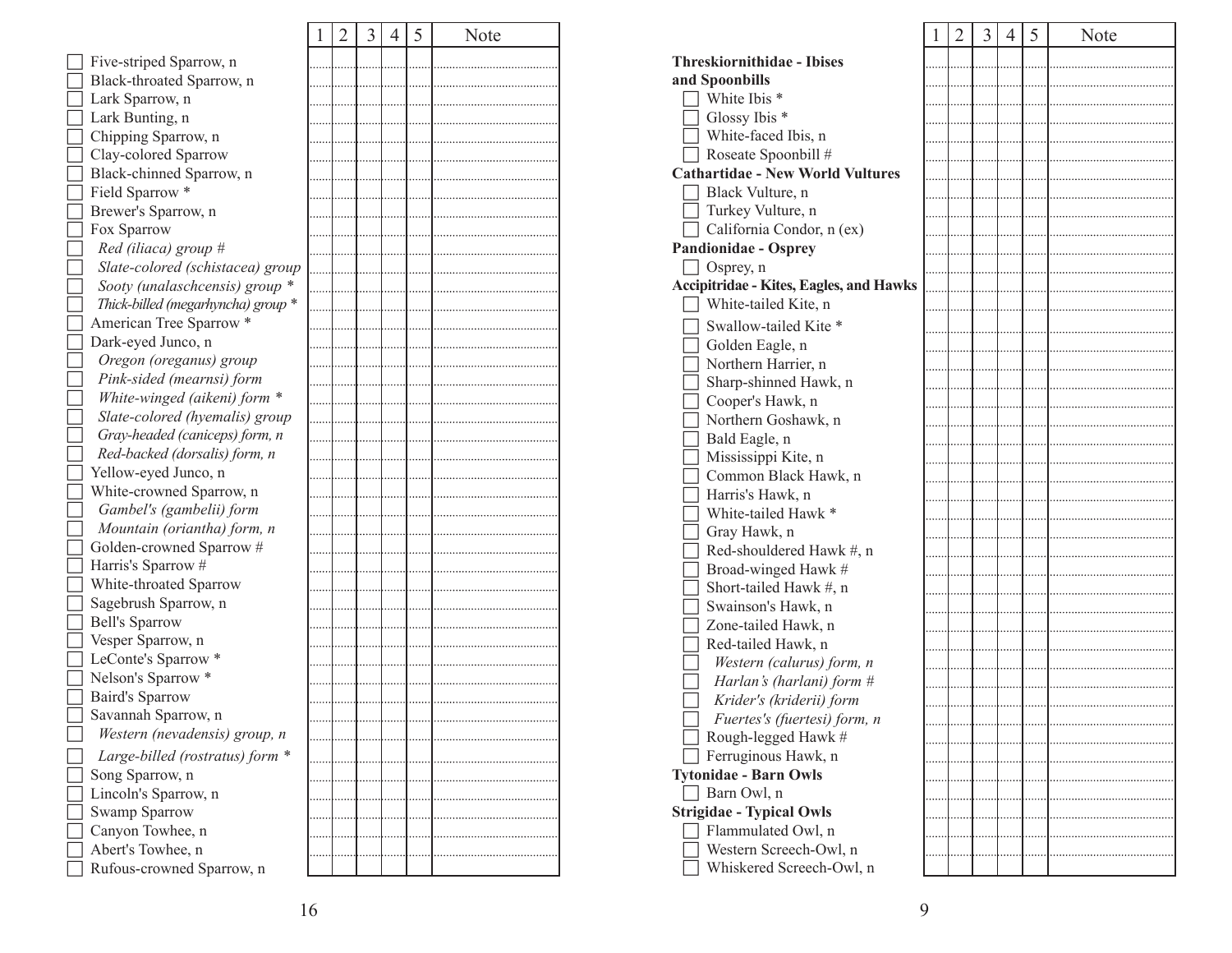|                                           | 1 | 2 | 3 | 4 | 5 | Note |
|-------------------------------------------|---|---|---|---|---|------|
| Great Horned Owl, n                       |   |   |   |   |   |      |
| Northern Pygmy-Owl, n                     |   |   |   |   |   |      |
| Rocky Mts. (pinicola) form, n             |   |   |   |   |   |      |
| Mountain (gnoma) form, n                  |   |   |   |   |   |      |
| Ferruginous Pygmy-Owl #, n                |   |   |   |   |   |      |
| Elf Owl, n                                |   |   |   |   |   |      |
| Burrowing Owl, n                          |   |   |   |   |   |      |
| Spotted Owl, n                            |   |   |   |   |   |      |
| Long-eared Owl, n                         |   |   |   |   |   |      |
| Short-eared Owl                           |   |   |   |   |   |      |
| Northern Saw-whet Owl, n                  |   |   |   |   |   |      |
| <b>Trogonidae - Trogons</b>               |   |   |   |   |   |      |
| Elegant Trogon, n                         |   |   |   |   |   |      |
| Eared Quetzal *, n                        |   |   |   |   |   |      |
| <b>Alcedinidae - Kingfishers</b>          |   |   |   |   |   |      |
| Belted Kingfisher, n                      |   |   |   |   |   |      |
| Green Kingfisher, n                       |   |   |   |   |   |      |
| <b>Picidae - Woodpeckers</b>              |   |   |   |   |   |      |
| Lewis's Woodpecker, n                     |   |   |   |   |   |      |
| Red-headed Woodpecker*                    |   |   |   |   |   |      |
| Acorn Woodpecker, n                       |   |   |   |   |   |      |
| Gila Woodpecker, n                        |   |   |   |   |   |      |
| Williamson's Sapsucker, n                 |   |   |   |   |   |      |
| Yellow-bellied Sapsucker #                |   |   |   |   |   |      |
| Red-naped Sapsucker, n                    |   |   |   |   |   |      |
| Red-breasted Sapsucker#                   |   |   |   |   |   |      |
| American Three-toed Woodpecker, n         |   |   |   |   |   |      |
| Downy Woodpecker, n                       |   |   |   |   |   |      |
| Ladder-backed Woodpecker, n               |   |   |   |   |   |      |
| Hairy Woodpecker, n                       |   |   |   |   |   |      |
| Arizona Woodpecker, n                     |   |   |   |   |   |      |
| Northern Flicker, n                       |   |   |   |   |   |      |
| Yellow-shafted (auratus) form #           |   |   |   |   |   |      |
| Red-shafted (cafer) form, n               |   |   |   |   |   |      |
| Gilded Flicker, n                         |   |   |   |   |   |      |
| <b>Falconidae - Caracaras and Falcons</b> |   |   |   |   |   |      |
| Crested Caracara, n                       |   |   |   |   |   |      |
| American Kestrel, n                       |   |   |   |   |   |      |
| Merlin                                    |   |   |   |   |   |      |
| Taiga (columbarius) form                  |   |   |   |   |   |      |
| Prairie (richardsoni) form                |   |   |   |   |   |      |
| Black (suckleyi) form                     |   |   |   |   |   |      |
| Aplomado Falcon *, n (ex)                 |   |   |   |   |   |      |
| Peregrine Falcon, n                       |   |   |   |   |   |      |
|                                           |   |   |   |   |   |      |

|                                               | I | 2 | 3 | 4 | 5 | Note |
|-----------------------------------------------|---|---|---|---|---|------|
| Ptiliogonatidae - Silky-flycatchers           |   |   |   |   |   |      |
| Phainopepla, n                                |   |   |   |   |   |      |
| Peucedramidae - Olive Warbler                 |   |   |   |   |   |      |
| Olive Warbler, n                              |   |   |   |   |   |      |
| Passeridae - Old World Sparrows               |   |   |   |   |   |      |
| House Sparrow, n (int)                        |   |   |   |   |   |      |
| <b>Motacillidae - Wagtails and Pipits</b>     |   |   |   |   |   |      |
| White Wagtail *                               |   |   |   |   |   |      |
| Red-throated Pipit *                          |   |   |   |   |   |      |
| American Pipit, n                             |   |   |   |   |   |      |
| Sprague's Pipit                               |   |   |   |   |   |      |
| <b>Fringillidae - Finches and Goldfinches</b> |   |   |   |   |   |      |
| Evening Grosbeak, n                           |   |   |   |   |   |      |
| Pine Grosbeak, n                              |   |   |   |   |   |      |
| Gray-crowned Rosy-Finch *                     |   |   |   |   |   |      |
| Black Rosy-Finch *                            |   |   |   |   |   |      |
| House Finch, n                                |   |   |   |   |   |      |
| Purple Finch *                                |   |   |   |   |   |      |
| Eastern (purpureus) group *                   |   |   |   |   |   |      |
| Western (californicus) group                  |   |   |   |   |   |      |
| Cassin's Finch, n                             |   |   |   |   |   |      |
| Common Redpoll *                              |   |   |   |   |   |      |
| Red Crossbill, n                              |   |   |   |   |   |      |
| White-winged Crossbill *                      |   |   |   |   |   |      |
| Pine Siskin, n                                |   |   |   |   |   |      |
| Lesser Goldfinch, n                           |   |   |   |   |   |      |
| Lawrence's Goldfinch, n                       |   |   |   |   |   |      |
| American Goldfinch, n                         |   |   |   |   |   |      |
| <b>Calcariidae -Longspurs</b>                 |   |   |   |   |   |      |
| and Snow Buntings                             |   |   |   |   |   |      |
| Lapland Longspur #                            |   |   |   |   |   |      |
| Chestnut-collared Longspur                    |   |   |   |   |   |      |
| Smith's Longspur *                            |   |   |   |   |   |      |
| McCown's Longspur #                           |   |   |   |   |   |      |
| Snow Bunting *                                |   |   |   |   |   |      |
| <b>Emberizidae - Old World Sparrows</b>       |   |   |   |   |   |      |
| Little Bunting *                              |   |   |   |   |   |      |
| <b>Passerellidae - New World Sparrows</b>     |   |   |   |   |   |      |
| Rufous-winged Sparrow, n                      |   |   |   |   |   |      |
| Botteri's Sparrow, n                          |   |   |   |   |   |      |
| Cassin's Sparrow, n                           |   |   |   |   |   |      |
| Grasshopper Sparrow, n                        |   |   |   |   |   |      |
| Western (perpallidus) form, n                 |   |   |   |   |   |      |
| Arizona (ammolegus) form, n                   |   |   |   |   |   |      |

г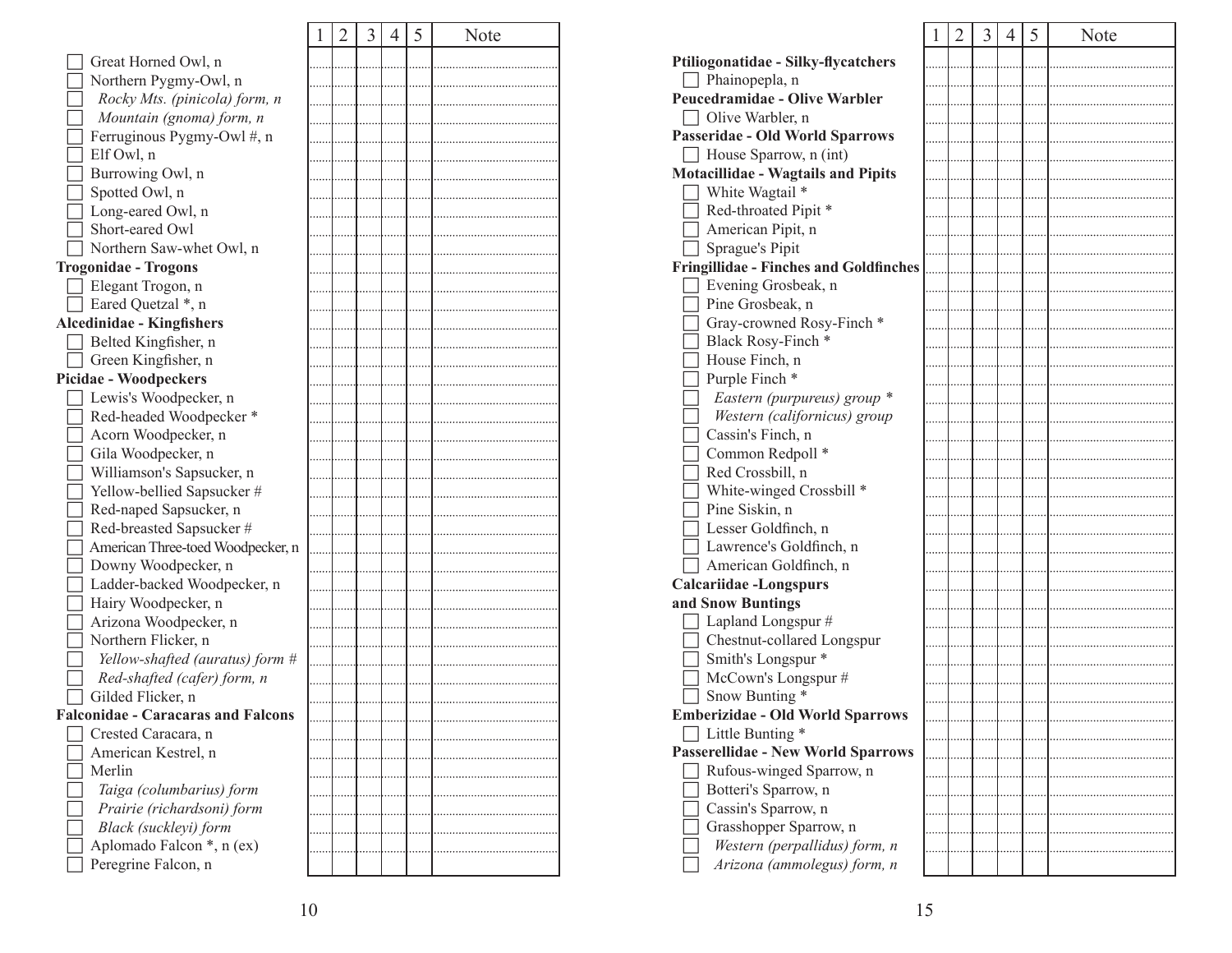|                                                                      | I | 2 | 3 | 4 | 5 | Note |
|----------------------------------------------------------------------|---|---|---|---|---|------|
| <b>Cinclidae - Dippers</b>                                           |   |   |   |   |   |      |
| American Dipper, n                                                   |   |   |   |   |   |      |
| <b>Regulidae - Kinglets</b>                                          |   |   |   |   |   |      |
| Golden-crowned Kinglet, n                                            |   |   |   |   |   |      |
| Ruby-crowned Kinglet, n                                              |   |   |   |   |   |      |
| <b>Muscicapidae - Old World Flycatchers</b>                          |   |   |   |   |   |      |
| Northern Wheatear *                                                  |   |   |   |   |   |      |
| <b>Turdidae - Thrushes</b>                                           |   |   |   |   |   |      |
| Eastern Bluebird, n                                                  |   |   |   |   |   |      |
| Eastern Bluebird (Eastern) form, # n                                 |   |   |   |   |   |      |
| Western Bluebird, n                                                  |   |   |   |   |   |      |
| Mountain Bluebird, n                                                 |   |   |   |   |   |      |
| Townsend's Solitaire, n                                              |   |   |   |   |   |      |
| Brown-backed Solitaire *                                             |   |   |   |   |   |      |
| Veery $*$ , n                                                        |   |   |   |   |   |      |
| Gray-cheeked Thrush *                                                |   |   |   |   |   |      |
| Swainson's Thrush, n                                                 |   |   |   |   |   |      |
|                                                                      |   |   |   |   |   |      |
| Russet-backed (ustulatus) group<br>Olive-backed (swainsoni) group, n |   |   |   |   |   |      |
| Hermit Thrush, n                                                     |   |   |   |   |   |      |
|                                                                      |   |   |   |   |   |      |
| Wood Thrush <sup>*</sup>                                             |   |   |   |   |   |      |
| Rufous-backed Robin #, n                                             |   |   |   |   |   |      |
| American Robin, n                                                    |   |   |   |   |   |      |
| Varied Thrush #                                                      |   |   |   |   |   |      |
| Aztec Thrush <sup>*</sup>                                            |   |   |   |   |   |      |
| Mimidae - Catbirds, Mockingbirds,                                    |   |   |   |   |   |      |
| and Thrashers                                                        |   |   |   |   |   |      |
| Blue Mockingbird *                                                   |   |   |   |   |   |      |
| Gray Catbird #, n                                                    |   |   |   |   |   |      |
| Curve-billed Thrasher, n                                             |   |   |   |   |   |      |
| Eastern (curvirostre) group, n                                       |   |   |   |   |   |      |
| Western (palmeri) group, n                                           |   |   |   |   |   |      |
| Brown Thrasher #                                                     |   |   |   |   |   |      |
| Bendire's Thrasher, n                                                |   |   |   |   |   |      |
| LeConte's Thrasher, n                                                |   |   |   |   |   |      |
| Crissal Thrasher, n                                                  |   |   |   |   |   |      |
| Sage Thrasher, n                                                     |   |   |   |   |   |      |
| Northern Mockingbird, n                                              |   |   |   |   |   |      |
| <b>Sturnidae - Starlings</b>                                         |   |   |   |   |   |      |
| European Starling, n (int)                                           |   |   |   |   |   |      |
| <b>Bombycillidae - Waxwings</b>                                      |   |   |   |   |   |      |
| Bohemian Waxwing *                                                   |   |   |   |   |   |      |
| Cedar Waxwing                                                        |   |   |   |   |   |      |
|                                                                      |   |   |   |   |   |      |

|                                        | 1 | 2 | 3 | 4 | 5 | Note |
|----------------------------------------|---|---|---|---|---|------|
| Continental (anatum) form, n           |   |   |   |   |   |      |
| Tundra (tundrius) form                 |   |   |   |   |   |      |
| Prairie Falcon, n                      |   |   |   |   |   |      |
| <b>Psittacidae - Parrots</b>           |   |   |   |   |   |      |
| Thick-billed Parrot, $n (ex)$ *        |   |   |   |   |   |      |
| Psittaculidae - Lovebirds              |   |   |   |   |   |      |
| Rosy-faced Lovebird, n (int)           |   |   |   |   |   |      |
| Tityridae - Becards                    |   |   |   |   |   |      |
| Gray-collared Becard *                 |   |   |   |   |   |      |
| Rose-throated Becard *, n              |   |   |   |   |   |      |
| <b>Tyrannidae - Tyrant Flycatchers</b> |   |   |   |   |   |      |
| Northern Beardless-Tyrannulet, n       |   |   |   |   |   |      |
| Dusky-capped Flycatcher, n             |   |   |   |   |   |      |
| Ash-throated Flycatcher, n             |   |   |   |   |   |      |
| Nutting's Flycatcher *, n              |   |   |   |   |   |      |
| Great Crested Flycatcher *             |   |   |   |   |   |      |
| Brown-crested Flycatcher, n            |   |   |   |   |   |      |
| Great Kiskadee *                       |   |   |   |   |   |      |
| Sulphur-bellied Flycatcher, n          |   |   |   |   |   |      |
| Tropical Kingbird, n                   |   |   |   |   |   |      |
| Couch's Kingbird *                     |   |   |   |   |   |      |
| Cassin's Kingbird, n                   |   |   |   |   |   |      |
| Thick-billed Kingbird, n               |   |   |   |   |   |      |
| Western Kingbird, n                    |   |   |   |   |   |      |
| Eastern Kingbird #                     |   |   |   |   |   |      |
| Scissor-tailed Flycatcher #            |   |   |   |   |   |      |
| Tufted Flycatcher *, n                 |   |   |   |   |   |      |
| Olive-sided Flycatcher, n              |   |   |   |   |   |      |
| Greater Pewee, n                       |   |   |   |   |   |      |
| Western Wood-Pewee, n                  |   |   |   |   |   |      |
| Eastern Wood-Pewee *                   |   |   |   |   |   |      |
| Yellow-bellied Flycatcher *            |   |   |   |   |   |      |
| Acadian Flycatcher *                   |   |   |   |   |   |      |
| Willow Flycatcher, n                   |   |   |   |   |   |      |
| Least Flycatcher *                     |   |   |   |   |   |      |
| Hammond's Flycatcher, n                |   |   |   |   |   |      |
| Gray Flycatcher, n                     |   |   |   |   |   |      |
| Dusky Flycatcher, n                    |   |   |   |   |   |      |
| Pine Flycatcher *                      |   |   |   |   |   |      |
| Pacific-slope Flycatcher               |   |   |   |   |   |      |
| Cordilleran Flycatcher, n              |   |   |   |   |   |      |
| Buff-breasted Flycatcher, n            |   |   |   |   |   |      |
| Black Phoebe, n                        |   |   |   |   |   |      |
| Eastern Phoebe #                       |   |   |   |   |   |      |
|                                        |   |   |   |   |   |      |